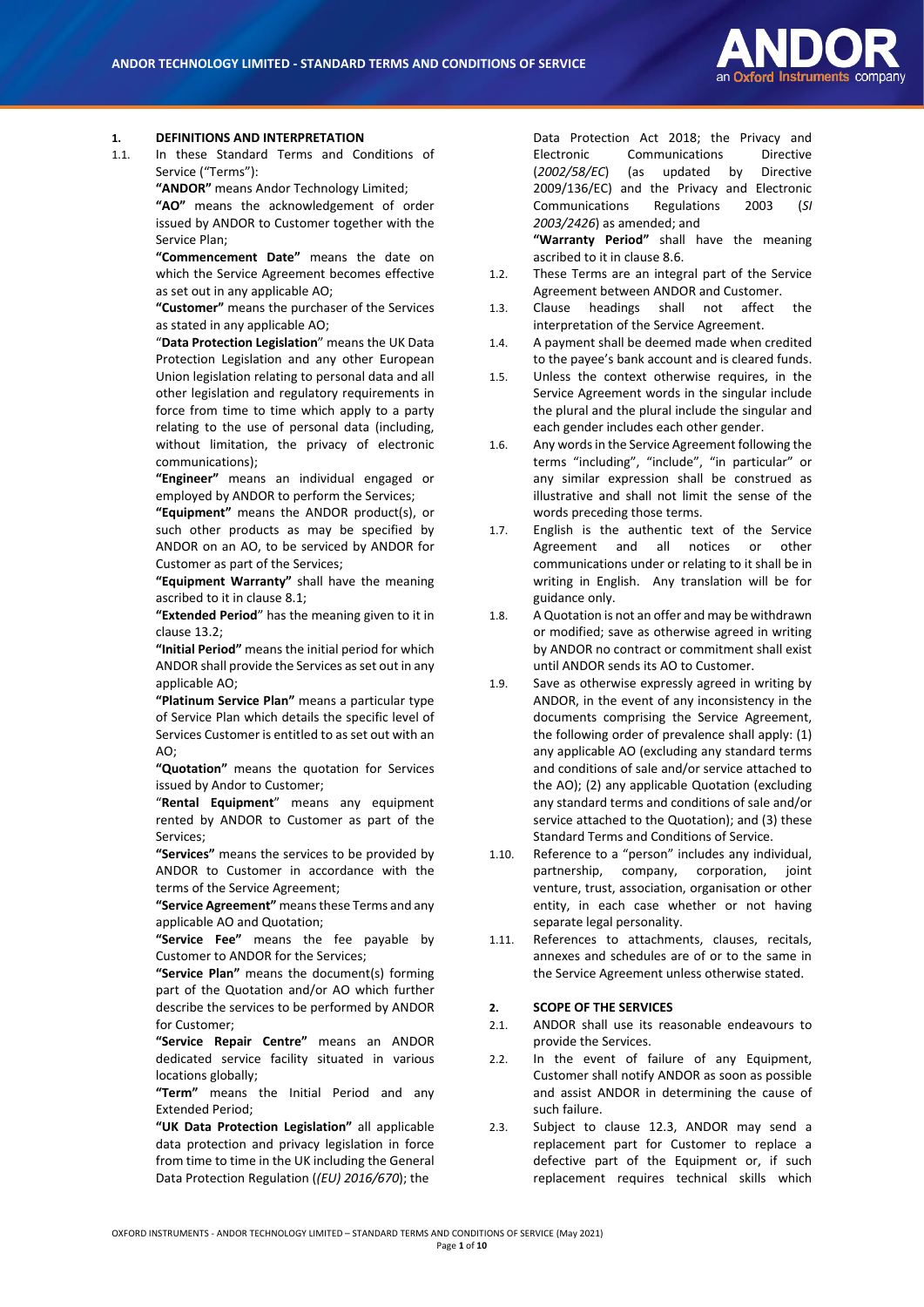

Customer does not possess, ANDOR shall either send an Engineer to repair the Equipment in situ or have the Equipment returned to a Service Repair Centre at ANDOR's election, in accordance with claus[e 6.6.](#page-3-0)

- 2.4. Component parts of the Equipment will be replaced at ANDOR's absolute discretion. If Equipment cannot be repaired without replacement parts ANDOR shall, at its discretion, provide either new parts or similar parts of equivalent performance to new parts. ANDOR reserves the right to use reconditioned parts, if necessary. Replacement parts shall be the property of Customer and replaced parts shall become the property of ANDOR once the replaced parts have been removed from or replaced in the Equipment. ANDOR may invoice Customer for their replacement value if such parts are not returned to it within ten (10) days of their replacement.
- 2.5. Charges for labour or materials for any service other than the Services shall be invoiced at ANDOR's then current rates less any discounts to be applied at ANDOR's sole discretion.
- 2.6. Reinstallation and training in the use of the Equipment, such as for an affiliate of Customer or at a new Customer location, can be provided by ANDOR at an additional cost. Customer may request a quotation from ANDOR for such reinstallation and training.
- 2.7. If any variation in the Services or the Service Agreement is agreed or is required for compliance with any applicable law, regulation or safety recommendation, Customer shall pay such additional amount as is fair and reasonable and ANDOR shall have reasonable additional time to perform any of its obligations set out in the Service Agreement.

# **3. ELIGIBLE EQUIPMENT**

- 3.1. ANDOR shall determine, in its sole discretion, whether equipment of Customer is eligible as Equipment to be serviced by ANDOR pursuant to the Service Agreement.
- <span id="page-1-0"></span>3.2. ANDOR may prior to accepting any order from Customer to provide the Services, carry out at the expense of Customer an inspection of the Equipment as ANDOR reasonably requires. Such inspection shall be charged at ANDOR's then current list price for such inspection.
- <span id="page-1-1"></span>3.3. If ANDOR reasonably determines that the Equipment is not in good operating condition prior to the start of performance of the Services, ANDOR may require Customer to effect such adjustments as it determines necessary and, if ANDOR agrees to provide such adjustments Customer will pay for such work on a time and materials basis. ANDOR reserves the right not to commence performance of the Services until the Equipment is, as determined by ANDOR, in good operating condition.
- 3.4. Customer shall comply with the obligations set out in clauses [5.1](#page-2-0) to [5.4](#page-2-1) in respect of the

performance of any pre-inspection or adjustments performed by ANDOR pursuant to clause[s 3.2](#page-1-0) an[d 3.3.](#page-1-1)

- 3.5. Without limiting any other provision of these Terms, the Equipment must be fully installed and accepted by Customer for performance and adherence to specification at the time of installation.
- 3.6. In the event that additional Equipment is agreed to be added to the Service Agreement, the parties shall agree and executed in writing a variation agreement to identify the new Equipment, the new Service Fee and new payment terms (if any).

## **4. SERVICE FEE AND PAYMENT**

- 4.1. Subject to any applicable AO, the Service Fee shall exclude value added tax and any other applicable taxes and duties. Unless costed for in any applicable AO, ANDOR may make reasonable additional charges for complying with any special requirements of Customer. Unless Customer provides ANDOR with appropriate tax exemption certificates, such additional charges shall be billed to Customer as a separate line item on each invoice.
- 4.2. ANDOR shall provide Customer with an invoice detailing the Service Fee and Customer shall pay the Service Fee less any applicable discounts and surcharges within thirty (30) days of the date of such invoice.
- 4.3. ANDOR shall invoice Customer for the Service Fee in advance.
- 4.4. Payment shall be made in either (i) Great British Pounds (GBP); (ii) United States Dollars (USD); or (iii) Euros (EUR); or as set out in any applicable AO, clear of any banking transaction charges and without deduction, set off or counterclaim.
- 4.5. ANDOR shall notify Customer ninety (90) days prior to the expiry of the Initial Period or any Extended Period of any increases in the Service Fee greater than five percent (5%) for the next Extended Period.
- <span id="page-1-2"></span>4.6. Customer shall not delay payment for any reason. Time of payment is of the essence of every Service Agreement. Without limiting ANDOR's remedies, if payment is overdue, Customer shall indemnify ANDOR against any legal fees and other costs of collection and (as well after as before judgment) shall pay to it a sum equal to any loss suffered by ANDOR arising from exchange rate fluctuations and interest on such sum and on the amount overdue at four per cent (8%) above the Bank of England base rate from time to time calculated from the date payment fell due until the date of actual payment (or such lesser amount as is the maximum rate permissible by law) and ANDOR may cancel the Service Agreement and any other contracts and suspend performance of the Services and suspend deliveries to Customer.
- 4.7. Any payment which would fall due later than it would have done but for delay caused by Customer shall be deemed to fall due when, but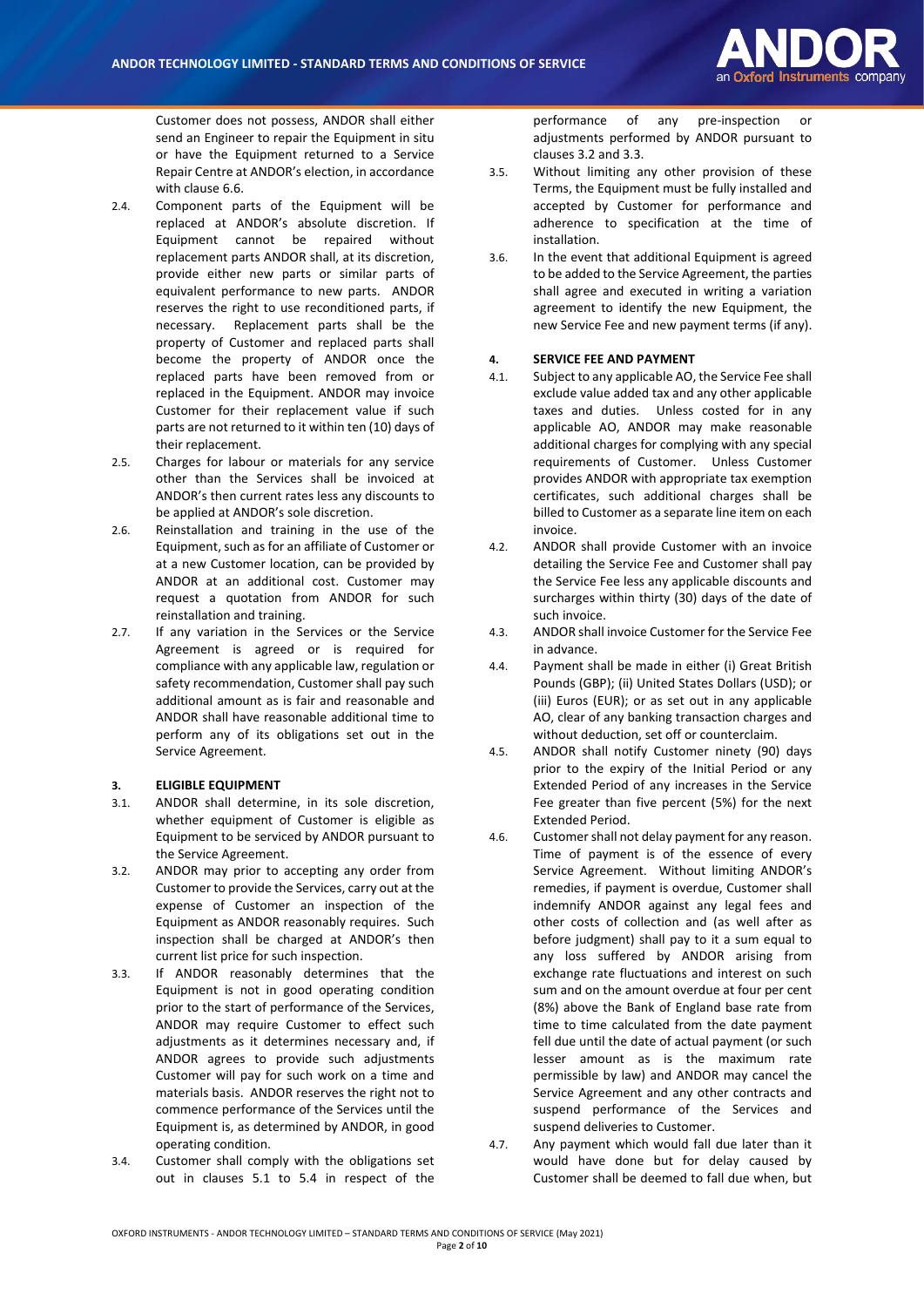for Customer's delay, it might reasonably be expected to have fallen due.

## <span id="page-2-3"></span>**5. CUSTOMER'S RESPONSIBILITIES**

- <span id="page-2-0"></span>5.1. Customer shall grant full access to and use of its premises, equipment and any necessary information to enable ANDOR to perform the Services during all normal working hours and upon reasonable notice from ANDOR at any other time.
- 5.2. Customer shall ensure that any premises to which ANDOR's employees or agents have access for provision of Services fully comply with health and safety regulations and best practices and Customer will not expose such persons to unnecessary risk or danger to personal safety. Customer shall ensure that ANDOR's personnel are made aware of all relevant safety procedures and regulations.
- 5.3. Without limitation to clause 11, Customer shall ensure that its employees and agents comply with all reasonable instructions made by ANDOR's employees and agents in the course of provision of the Services or to enable ANDOR to limit any damage to either party, including complying with safety procedures.
- <span id="page-2-1"></span>5.4. Customer warrants that the site where performance of the Services is to take place is in all respects suitable for the safe and lawful performance of the Services.
- 5.5. Customer shall provide all reasonable utilities (including heat, light, electricity and ventilation) and telecommunications required for the performance of the Services.
- 5.6. Customer shall take all precautions to protect its data and shall ensure that a regular back-up arrangement for such data is implemented before and during the provision of the Services. Customer shall be responsible for restoring any lost or corrupted data unless such loss is caused by the negligence or wilful default of ANDOR; where such loss is caused by the negligence or wilful default of ANDOR, ANDOR's liability shall be limited to the reinstatement cost, where reinstatement is possible, of all data proven to have been lost or irremediably corrupted unless such loss or corruption has resulted from the failure of the Customer to take the abovementioned precautions to protect and perform regular back-ups of its data.
- <span id="page-2-2"></span>5.7. Save with ANDOR's prior written consent, Customer undertakes that it will not, during or for a period of twelve (12) months after the provision of the Services has ceased, directly or indirectly solicit any employee of ANDOR or seek to cause him to leave the employment of ANDOR.
- 5.8. Without prejudice to clause [5.7,](#page-2-2) Customer shall pay to ANDOR a commission fee of thirty per cent (30%) of that employee's then current salary including accrued benefits in respect of any employee of ANDOR who is employed or engaged by Customer or any associate of Customer during

or within twelve (12) months after the provision of the Services ceased.

- 5.9. Customer shall at ANDOR's request provide adequate security and space at its premises for secure and proper storage of any equipment belonging to or used by ANDOR or its employees or agents.
- 5.10. If the Service Agreement or the commencement of the provision of any Services by ANDOR to Customer (whether pursuant to or prior to and in anticipation of the Service Agreement being entered into) constitutes a service change provision for the purposes of the Transfer of Undertakings (Protection of Employment) Regulations 2006 or other legislation which has the effect that the employment or rights of any person employed by Customer or by any previous service provider of Customer are transferred to ANDOR or ANDOR becomes liable for the same ("TUPE") then:
- 5.11. Customer warrants to ANDOR that it has provided to ANDOR all relevant information concerning such transfer and that all requirements of TUPE have been fully complied with in respect of the transfer; and Customer shall indemnify ANDOR against any liability in relation to or as a result of any such transfer or the application of TUPE, including any penalty for non-compliance with TUPE (save to the extent that ANDOR, having received notice and all relevant information as required by this clause, fails to consult as required by TUPE), costs of employment of any person whose employment transfers to ANDOR, liability for employee claims transferred to ANDOR, liability for terminating any employment transferred to ANDOR by TUPE or otherwise.
- 5.12. Customer shall reimburse the reasonable expenses of any employees or representatives of ANDOR who are required to travel from ANDOR's premises to Customer's premises at its request during the provision of the Services.
- 5.13. Customer shall indemnify ANDOR against any liability in relation to:
	- 5.13.1. Customer's failure to comply with any of its obligations under this clause [5;](#page-2-3)
	- 5.13.2. any action of ANDOR required to be taken or not to be taken at the request or direction of Customer or any information or materials provided to ANDOR by Customer or any of its employees, associates or representatives other than for their intended use as communicated to Customer by ANDOR; or
	- 5.13.3. the negligence or wilful misconduct of Customer.

# **6. LOCATION**

6.1. Unless otherwise agreed in writing, ANDOR shall have no obligation to provide Services in respect of Equipment moved to a different location to that specified in any applicable AO: where ANDOR agrees to provide Services in such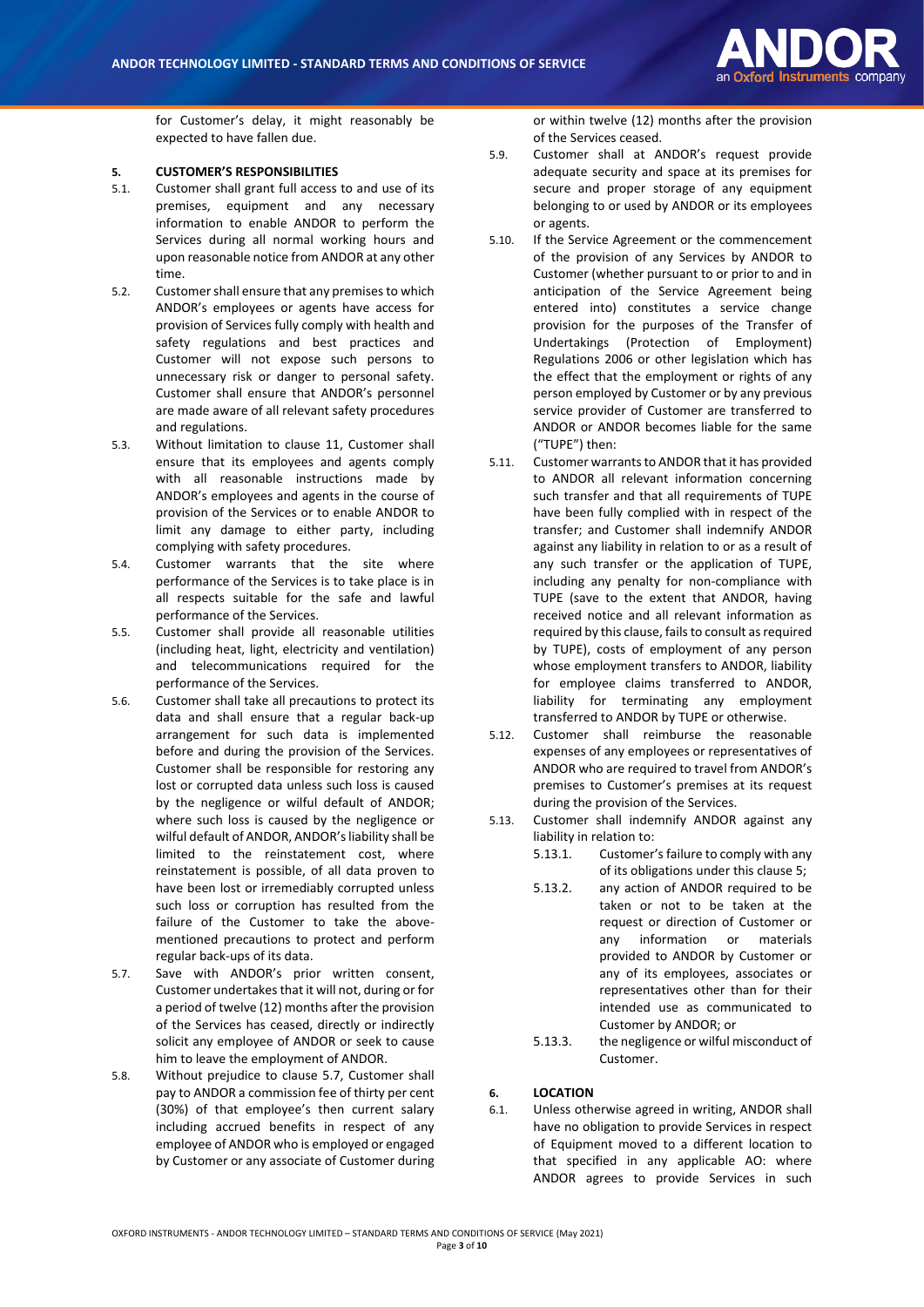

circumstance it may charge additional rates for such Services.

- 6.2. Following a request by Customer, ANDOR may remove and reinstall static Equipment for Customer from its original location to a new location: such removal and reinstallation if agreed shall, unless otherwise agreed in writing, be on ANDOR's then current standard terms for such services and shall be charged to Customer at ANDOR's then current standard rates for the same.
- 6.3. If ANDOR undertakes the removal and reinstallation of Equipment for Customer from its original location to a new location, ANDOR may, in its sole discretion, waive the requirement for a pre-service inspection and adjustments as described in clause[s 3.2](#page-1-0) an[d 3.3.](#page-1-1)
- 6.4. If Equipment is moved and ANDOR has agreed to provide Services in respect of such Equipment and the removal and reinstallation of Equipment from its original location to a new location is undertaken by Customer or a third party, ANDOR may, in its sole discretion, require the performance of a further pre-service inspection and adjustment pursuant to clause[s 3.2](#page-1-0) an[d 3.3.](#page-1-1)
- 6.5. If ANDOR reasonably determines that any Equipment cannot be put into good operating condition following its removal and reinstallation from its original location to a new location, ANDOR shall have the right to immediately terminate the Service Agreement in whole or in part on written notice to Customer.
- <span id="page-3-0"></span>6.6. ANDOR may, in its sole discretion, elect to carry out any of the Services at a Service Repair Centre. If ANDOR elects that any of the Equipment should be serviced at a Service Repair Centre, the risk in the Equipment shall at all times remain with Customer and Customer shall package such Equipment as ANDOR instructs and dispatch such Equipment at its own expense. Costs of carriage on the Equipment return to Customer from the Service Repair Centre shall be borne by ANDOR unless otherwise specified in any applicable AO. Customer acknowledges that failure by Customer to ship any Equipment to the nearest Service Repair Centre at ANDOR's election may result in a delay or alteration to the performance of the Services and, to the extent permitted by law, ANDOR shall not be liable for any losses, damages, claims, costs or expenses incurred by Customer or any third party arising out of or in connection with such delay or alteration to the performance of the Services.
- 6.7. ANDOR shall not be liable for any defect, wastage or other loss whatsoever in, or arising from any equipment, hardware, software or other items supplied or made available to ANDOR by Customer ("Customer Equipment") which shall be held, worked on and used at Customer's risk. Quantities of Customer Equipment supplied by Customer shall allow for normal spoilage and fair wear and tear. Prior to Customer Equipment's delivery to ANDOR or to ANDOR being granted

access to it, Customer shall notify ANDOR of the nature of any such Customer Equipment, shall provide adequate warnings and instructions where such Customer Equipment is or may be hazardous to safety and shall ensure that it complies with any requirements or descriptions of or in the Service Agreement.

# **7. EXCLUSIONS FROM SERVICES**

- 7.1. Unless otherwise agreed in writing by ANDOR, there shall be excluded from the Services and/or an additional fee will be payable to ANDOR for:
	- 7.1.1. the servicing of any equipment not described in any applicable AO;
	- 7.1.2. any services not described in the AO;
	- 7.1.3. the provision of consumables and accessories (such as storage devices, modems, additional screens, keyboards);
	- 7.1.4. the supply and installation of patches, fixes, BIOS upgrades or other software related upgrades or modifications, add ons or other upgrades to the Equipment;
	- 7.1.5. repairs necessitated as a result of any cause other than fair wear and tear resulting from proper use of the Equipment or other equipment in accordance with ANDOR's or the manufacturer's instructions (including fire, accident, misuse, neglect, incorrect installation by Customer or its customers, agents or servants, unauthorised alteration, repair or maintenance or the use of sub-standard consumables, failure or fluctuation of electrical power, failure of air conditioning or humidity control, or abnormal physical or electrical stress) or repairs necessitated by equipment not supplied by ANDOR or by the Equipment not being in good working order when the Services are commenced;
	- 7.1.6. any modification or alteration to the Equipment except as required to rectify a fault diagnosed by ANDOR or the manufacturer;
	- 7.1.7. repair necessitated by any design, specification, component or material supplied by or on behalf of Customer or by the replacement of any part of the Equipment with a part not supplied or approved by ANDOR;
	- 7.1.8. repair or replacement of any Equipment that is obsolete or beyond economic repair, meaning that the cost of repair is in the opinion of ANDOR not less than sixty per cent (60%) of the then current market value of such equipment;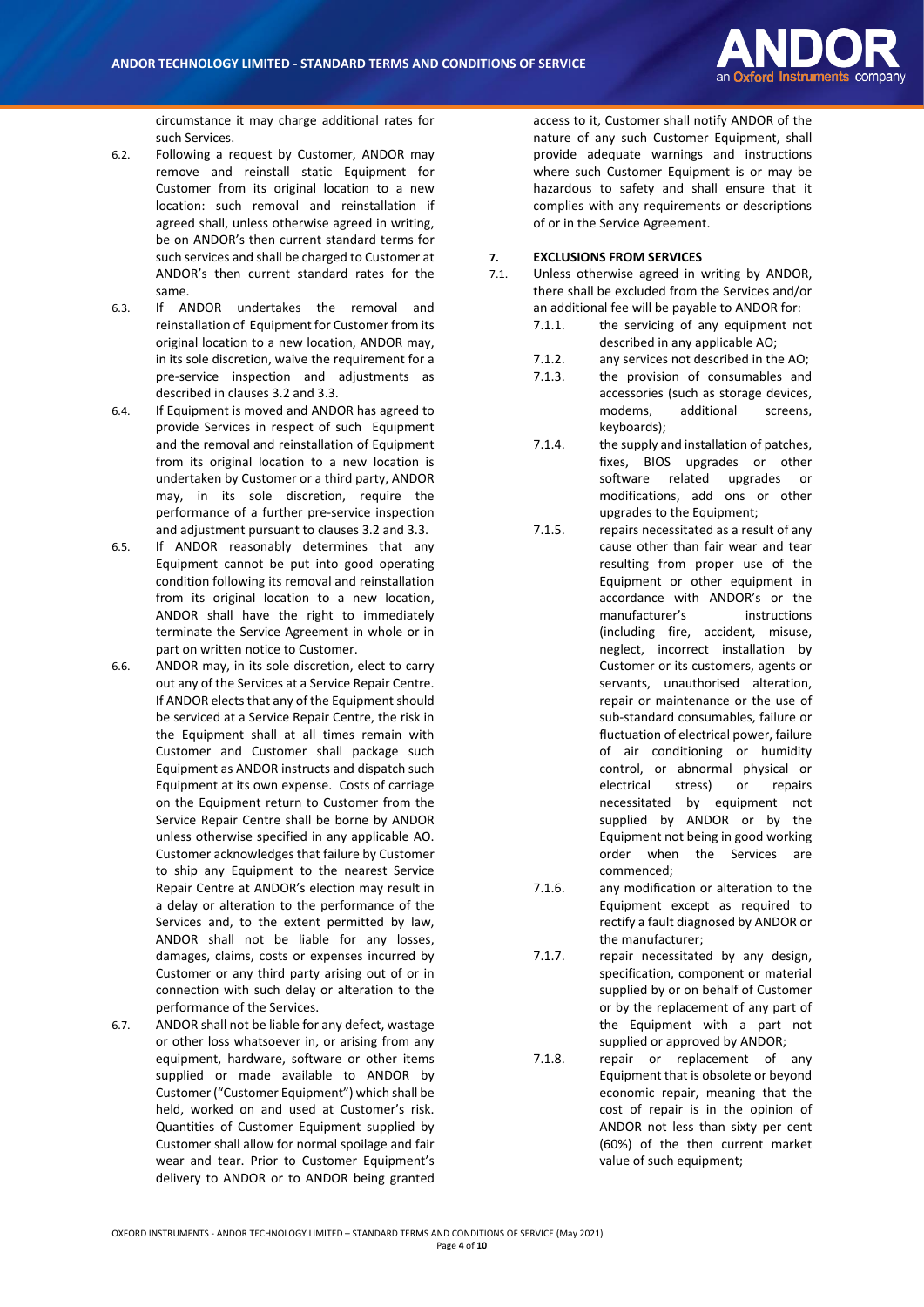

- 7.1.9. electrical work external to the Equipment;
- 7.1.10. restoring Equipment to good working condition as a result of contamination by radiological, chemical, biological or any other means. Contaminated parts shall be the property of the Customer and replacements will be invoiced to the Customer at the then current list prices; and
- 7.1.11. loaned equipment.
- 7.2. Customer shall reimburse ANDOR against any costs incurred by ANDOR responding to claims caused by operator error or incorrect application or other default of Customer or other third party.
- 7.3. In the provision of Services, ANDOR cannot guarantee the attendance of any particular individual as an Engineer and reserves the right to replace any Engineer with an appropriate alternative individual at any time.
- 7.4. Unless otherwise agreed in writing, the Engineer shall not be required to perform any services other than the Services; in particular the Engineer does not carry stock unless specifically ordered in advance.
- 7.5. If any appointment with an Engineer is cancelled with less that forty-eight (48) hours' notice by Customer, ANDOR may charge its standard rates for any time and expenses it has incurred as at the date of such cancellation. Notwithstanding the foregoing, Customer shall reimburse ANDOR in full for any non-refundable costs ANDOR has incurred as a result of a Customer cancellation including, but not limited to, non-refundable flights and accommodation.

#### **8. WARRANTY**

- 8.1. Equipment may be sold to Customer with a certain warranty which, if applicable, will be detailed and agreed at the time of sale of that Equipment ("**Equipment Warranty**"). Repairs or replacement of defective Equipment carried out within the Equipment Warranty period shall be subject to the terms of the applicable Equipment Warranty.
- 8.2. If the Equipment Warranty has expired and Customer has purchased a Service Plan, all repairs to the Equipment performed in accordance with the applicable Service Plan will be warranted for the remainder of that Service Plan (other than replacement parts which shall be warranted in accordance with clauses 8.3 and 8.4).
- 8.3. If Customer has purchased a Platinum Service Plan to apply following the expiry of the Equipment Warranty, replacement parts provided pursuant to the Platinum Service Plan will be issued free of charge and will be warranted for the remaining term of the Platinum Service Plan.
- 8.4. If Customer has purchased a Service Plan other than a Platinum Service Plan to apply following the expiry of the Equipment Warranty, replacement parts required for the Equipment

will be sold to Customer as standalone goods and will be provided with a twelve (12) month warranty for those parts only.

- 8.5. Notwithstanding the foregoing, ANDOR warrants that the Services will be performed with reasonable skill and care and ANDOR shall use reasonable endeavours to attain any service levels or project specifications contained in any applicable AO; such service levels or specifications shall not form part of the Service Agreement and failure to attain any service level or specifications shall not of itself constitute a breach of contract by ANDOR.
- 8.6. If within the warranty periods as described in clauses 8.2, 8.3 and 8.4 (together the **"Warranty Period")** any replacement parts prove defective by reason of faulty design, workmanship or materials or ANDOR receives notice from Customer that any Services were not performed in accordance with the Service Agreement ANDOR will adjust, repair or replace the replacement parts as it sees fit or at its option either re-perform any non-compliant Services free of charge or refund to Customer the price paid for such Services provided that:
	- 8.6.1. Customer gives written notice of the defect or non-performance in question (with reasonable relevant information) to ANDOR as soon as reasonably practicable and within the Warranty Period;
	- 8.6.2. the Equipment or replacement parts have been used solely for its proper purpose and in accordance with the operating instructions;
	- 8.6.3. the defect or the failure to perform the Services has not been caused by fire, accident, misuse, neglect, mishandling, incorrect installation of Equipment or replacement parts by Customer or its customers, agents or servants, unauthorised alteration, repair or maintenance or the use of sub-standard consumables and has not arisen from fair wear and tear;
	- 8.6.4. the defect or the failure to perform the Services has not arisen from any design, specification, component or material supplied by or on behalf of Customer;
	- 8.6.5. no part of the Equipment has been replaced with a part not supplied or approved by ANDOR;
	- 8.6.6. payment in full of all sums due in respect of the Services or replacement part has been made;
	- 8.6.7. Customer shall be liable for any costs incurred by ANDOR in responding to claims caused by operator error or incorrect application or other default of Customer or other third party;
	- 8.6.8. Customer shall accord ANDOR sufficient access to the Equipment to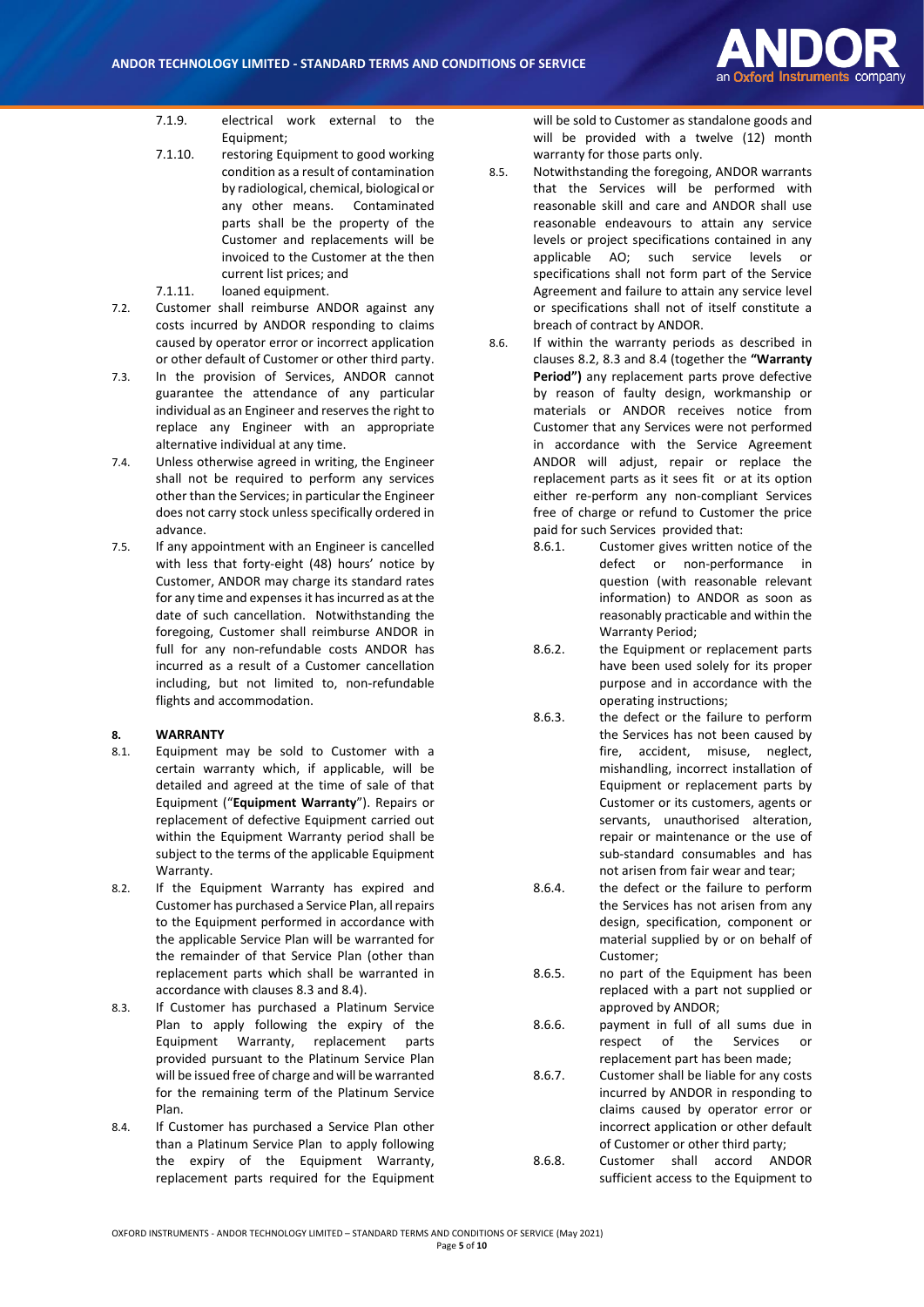

enable its staff to inspect and adjust, repair, remove or replace the replacement parts or re-perform the Services; and

8.6.9. the costs of all consumables shall be paid by Customer.

# **9. RENTAL EQUIPMENT**

- 9.1. This clause 9 shall apply to any Rental Equipment provided by ANDOR as part of the Services.
- 9.2. Any Rental Equipment shall at all times remain the property of ANDOR, and Customer shall have no right, title or interest in or to the Rental Equipment (save the right to possession and use of the Rental Equipment subject to the terms and conditions of the Service Agreement).
- 9.3. The risk of loss, theft, damage or destruction of the Rental Equipment shall pass to Customer on delivery and shall pass back to ANDOR on delivery of the Rental Equipment back to ANDOR at the end of the Rental Period, or earlier if requested by ANDOR. The Rental Equipment shall remain at the sole risk of Customer during the period in which the Rental Equipment is in the possession, custody or control of Customer until such time as the Rental Equipment is redelivered to ANDOR (the "**Rental Period**").
- 9.4. During the Rental Period, Customer shall:
	- 9.4.1. at its own expense, obtain and maintain insurance of the Rental Equipment to a value not less than its full replacement value comprehensively against all usual risks of loss, damage or destruction by fire, theft or accident, and such other risks as ANDOR may from time to time nominate in writing;
	- 9.4.2. ensure that the Rental Equipment is kept and operated in a suitable environment, used only for the purposes for which it is designed, and operated in a proper manner by trained competent staff in accordance with any operating instructions provided by ANDOR;
	- 9.4.3. not use the Rental Equipment for any unlawful purpose;
	- 9.4.4. make no alteration to the Rental Equipment and shall not remove any existing component(s) from the Rental Equipment without the prior written consent of ANDOR unless carried out to comply with any mandatory modifications required by law or any regulatory authority or unless the component(s) is/are replaced immediately (or if removed in the ordinary course of repair and maintenance as soon as practicable) by the same component or by one of a similar make and model or an improved/advanced version of it. Title and property in all substitutions, replacements, renewals made in or to

the Rental Equipment shall vest in ANDOR immediately upon installation;

- 9.4.5. permit ANDOR or its duly authorised representative to inspect the Rental Equipment at all reasonable times and for such purpose to enter upon any premises at which the Rental Equipment may be located, and shall grant reasonable access and facilities; and
- 9.4.6. not, without the prior written consent of ANDOR, part with control of (including for the purposes of repair or maintenance), sell or offer for sale, underlet or lend the Rental Equipment or allow the creation of any mortgage, charge, lien or other security interest in respect of it.
- 9.5. ANDOR reserves the right to remove any Rental Equipment at any time and Customer grants ANDOR an irrevocable right of entry to the premises where the Rental Equipment is situated for such purpose.
- 9.6. Customer shall return any such Rental Equipment to ANDOR immediately upon request.

### **10. INTELLECTUAL PROPERTY AND CONFIDENTIALITY**

- 10.1. All inventions, designs, copyrights and processes and all and any other intellectual or industrial property rights whether or not registered or registerable and all goodwill associated thereto relevant to the Services and all specifications, designs, programs or other material issued by or on behalf of ANDOR shall, as between ANDOR and Customer, remain the absolute property of ANDOR. Customer shall not acquire any right or interest in the same except, if any applicable AO so requires, ANDOR shall grant or procure the grant of a licence to use materials created specifically for Customer in the course of the Services.
- 10.2. Customer acknowledges that all specifications, design, programs or other material including know-how, plans, drawings and price lists issued by or on behalf of ANDOR and any other information received by it during or as a result of the Services are confidential and agrees not to use them or any other confidential information of ANDOR for any purpose (other than the purpose for which the information was disclosed) nor reproduce them in any form nor disclose them to third parties.

# **11. EXCLUSION AND LIMITATION OF LIABILITY**

11.1. In order to keep the Service Fee as low as possible and as Customer is better able than ANDOR to quantify loss which it may suffer from a breach of the Service Agreement and to insure accordingly, Customer agrees to ANDOR limiting its liability as set out in this clause 11, subject always to clause [11.8.](#page-6-0)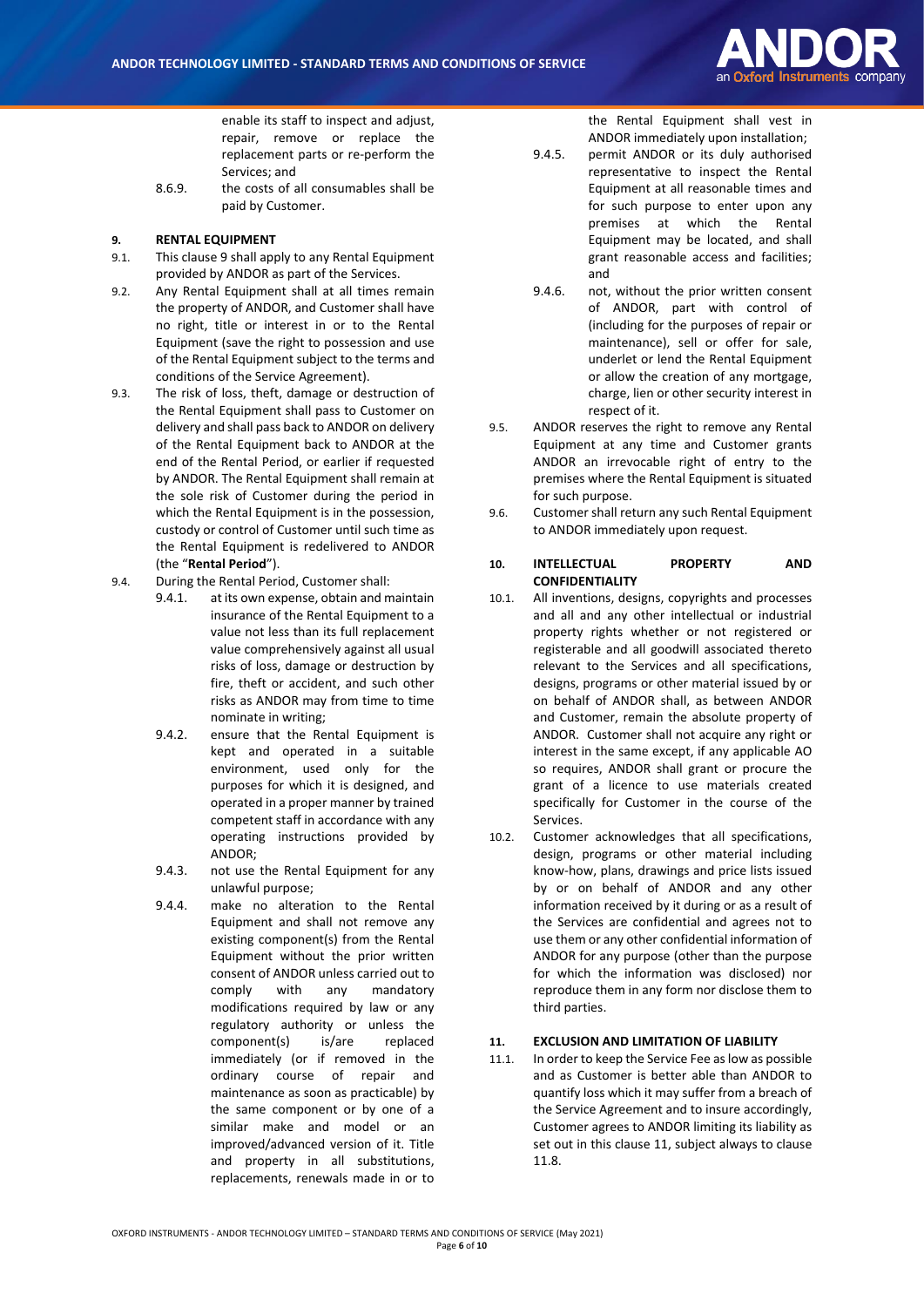

- 11.2. Subject to clause 11.8, ANDOR shall have no obligation in respect of the Equipment except for its undertaking in clause 8 and as expressly stated in this Agreement. If ANDOR has properly reperformed the Services in accordance with clause 8.6, it shall have no further liability in respect of such default in the Services unless proper performance is not possible in which case ANDOR's liability shall be limited to refunding any monies paid in respect of such defective Services.
- 11.3. Customer acknowledges that ANDOR's obligations and liabilities in respect of the Services are exhaustively defined in these Standard Terms and Conditions of Service and that, subject to clause 11.8, such express obligations are in lieu of and to the exclusion of any other warranty, condition, term, undertaking or representation of any kind, express or implied, statutory or otherwise relating to the Services including, as to the condition, quality, performance or fitness for any purpose of the Services or any part of them.
- 11.4. Subject to clause 11.8, ANDOR shall under no circumstances be liable to Customer, whether in contract, tort (including negligence), breach of statutory duty, or otherwise, for any loss of profit, revenue, benefit, anticipated savings or goodwill, loss of use of any asset, loss of data, business interruption, management costs or third party liability, any loss which procedures and precautions implemented by the other party (or which would generally be implemented by a person exercising a degree of skill, diligence, prudence and foresight which would reasonably and ordinarily be expected from a reasonably and appropriately skilled and experienced person in the same or similar circumstances) could have prevented or reduced, or for any indirect or consequential loss arising out of or in connection with the Service Agreement, or for any claim against a Customer by any other party, even if ANDOR has been advised of the possibility of such loss or damages.
- 11.5. Subject to clause 11.8, the aggregate liability of ANDOR (whether in contract, tort, breach of statutory duty or otherwise) for all breaches under or non-performance of its obligations or contemplated by the Service Agreement shall not exceed a sum equal to one and a half times the Service Fee save that this clause 11 shall not limit or exclude any liability of ANDOR which cannot be effectively excluded in law.
- 11.6. Without prejudice to the foregoing, the provision of the Services is not a guarantee that any Equipment will operate uninterrupted or without error, nor is it a guarantee against obsolescence.
- 11.7. Any liability of ANDOR under any warranty, indemnity or other obligation stated or confirmed in the AO is subject to all exclusions and limitations in these Terms.
- <span id="page-6-0"></span>11.8. Nothing in the Service Agreement or these Terms shall limit or exclude the liability of ANDOR for (i) death or personal injury caused by its negligence;

(ii) fraud or fraudulent misrepresentation; or (iii) any other liability which may not be excluded or limited by law.

- 11.9. Customer acknowledges that where ANDOR supplies any marketing, promotional or other information or material relating to any goods supplied by any third party or to any services performed by any third party ("**Third Party Materials**"), ANDOR does not in any way endorse, verify or warrant that the information contained therein is accurate or correct, and ANDOR shall have no liability in respect of any such Third Party **Materials**
- 11.10. ANDOR shall not be responsible or liable for:
	- 11.10.1. any loss, damage, cost or expense arising from any mistake, defect, virus, poor quality of or inaccuracy in any program, electronic communication or other materials specified or supplied by or on behalf of Customer, all of which shall be for the sole account of Customer which shall indemnify ANDOR against any liability in relation to the same; or
	- 11.10.2. any failure to perform, or delay in performing, any Services which is caused or contributed to by a breach by Customer of its obligations under the Service Agreement and ANDOR shall be entitled to rely on all information and materials provided by Customer without verifying the same.
- 11.11. Subject to clause [11.8,](#page-6-0) if in the course of performance of any Services, any equipment or materials of Customer are lost or destroyed by reason of a breach of the Service Agreement by ANDOR, ANDOR's sole liability shall be to replace or pay the manufacturing replacement value of the physical goods or materials that have been lost or destroyed.
- 11.12. If ANDOR obtains performance of any of the Services by any of its associates or any subcontractor, such associate or sub-contractor shall be entitled to the benefit of this clause 11 and to enforce it on its own behalf.

#### **12. REGULATORY COMPLIANCE**

- 12.1. Customer shall obtain in good time any applicable licenses, permits and approvals in its control relating to the import and export and to the operation of the Services and reimburse ANDOR for any losses it suffers due to any Services supplied without them. ANDOR shall not be responsible for any liability in relation to delay in obtaining or failure to obtain such licenses, permits or approvals.
- 12.2. Customer shall strictly comply with all applicable export laws, controls and regulations and shall provide ANDOR with an End User Undertaking as soon as practically possible and in any event no later than seven (7) days of issue of Customer's purchase order, if requested by ANDOR.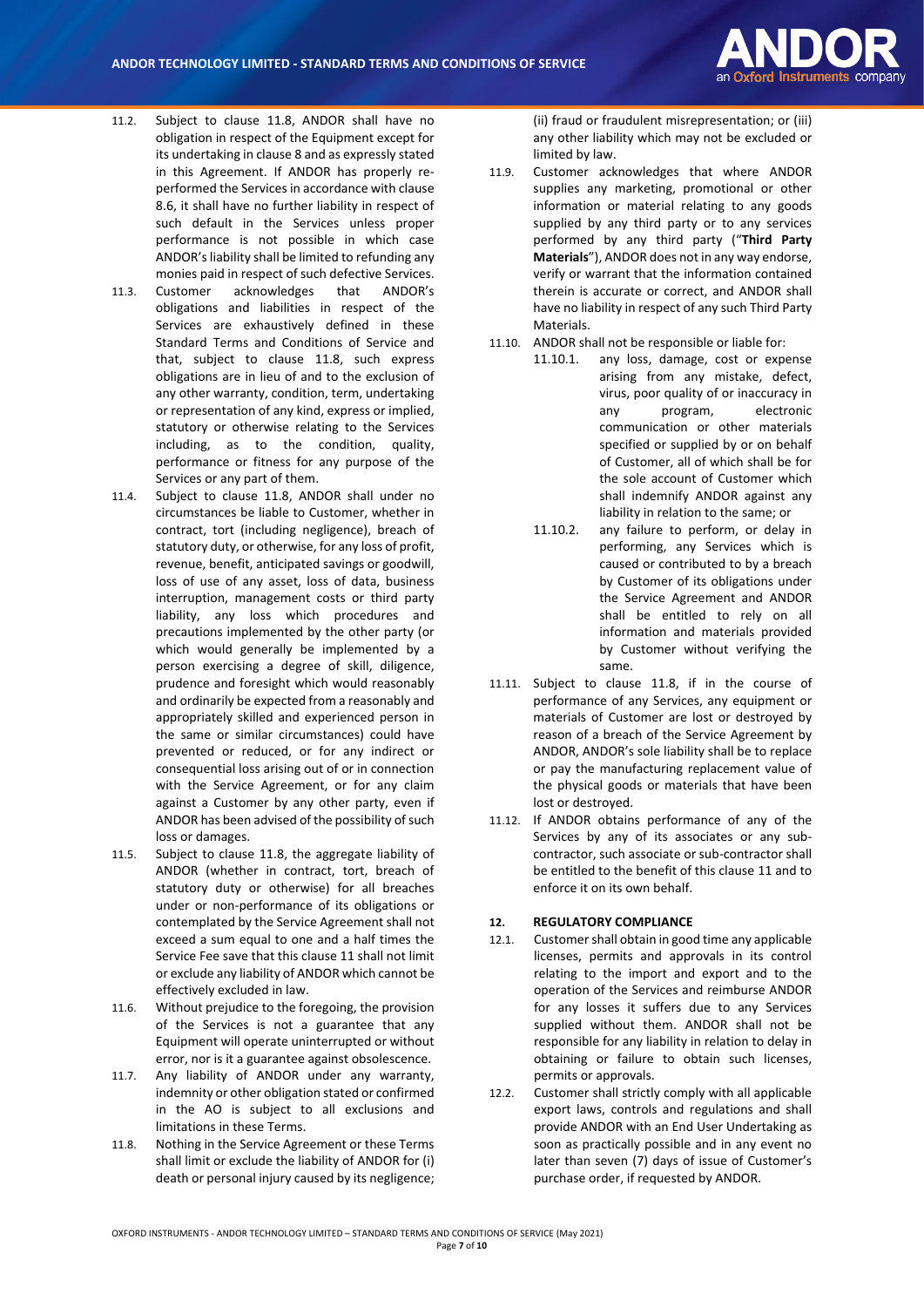

- 12.3. Customer acknowledges that export of the Equipment in accordance with clause 2.3, any spare parts and components of the Equipment, and the performance of ANDOR's obligations under the Service Agreement are contingent upon the export controls of the UK, the US and other applicable jurisdictions. ANDOR shall not be liable to Customer in the event that the requisite governmental authorisations, permits, licences, consents cannot be obtained, or they are revoked, delayed, withdrawn, terminated or cancelled for whatever reason.
- 12.4. Customer represents that it is not a Restricted Party, which shall be deemed to include any person or entity: (1) located in or a national of Cuba, Iran, Libya, North Korea, Sudan, Syria, or any other countries that may, from time to time, become subject to US, UK, EU or UN export controls for anti-terrorism reasons or with which US, UK or EU persons are generally prohibited from engaging in financial transactions; (2) on the US Department of Commerce Denied Person's List, Entity List, or Unverified List; US Department of the Treasury list of Specially Designated Nationals and Blocked Persons; or US Department of State List of Debarred Parties; (3) engaged in activities involving nuclear materials or weapons, missile or rocket technologies, or proliferation of chemical or biological weapons; or (4) affiliated with or a part of any non-US military organisation.
- 12.5. Customer shall not export, re-export, divert, transfer or disclose, directly or indirectly, any Equipment or related technical data, materials or documents or any product thereof to any Restricted Party or to any country (or any national or resident thereof) which the US or UK Government determines from time to time is a country (or end-user) to which such export, reexport, diversion, transfer or disclosure is restricted, without obtaining the prior written authorization of ANDOR and the applicable Government agency.

#### **13. TERM AND TERMINATION**

- 13.1. The Service Agreement shall begin on the Commencement Date and, unless terminated earlier in accordance with this clause 13, shall continue for the Initial Period.
- 13.2. ANDOR may agree to extend the Initial Period for any number of one year periods thereafter (each being an "Extended Period") for an additional fee.
- 13.3. During any Extended Period, either party may terminate the Service Agreement in whole or in part on sixty (60) days' notice in writing to the other party, such notice expiring on the expiry of such Extended Period.
- 13.4. During the Term, ANDOR may terminate the Service Agreement in whole or in part and every other contract with Customer if:
	- 13.4.1. Customer fails to make payments to ANDOR under any contract as they fall due or Customer otherwise

breaches any such contract and the breach or non-payment is not remedied within seven (7) days of notice from ANDOR; or

- <span id="page-7-0"></span>13.4.2. Customer is, or is deemed to be, insolvent or suspends payment or performance of its obligations or threatens to do so, or ANDOR has reasonable grounds for believing it will fail to discharge its obligations under any contract or steps are taken to propose any composition, scheme or arrangement involving Customer and its creditors or obtain an administration order or appoint any administrative or other receiver or manager in relation to, or put in force any legal process against, Customer or any of its property or enforce any security over Customer's property, or repossess any goods in its possession or wind up or dissolve Customer, or sequestrate its estate or dissolve it or file a petition in bankruptcy or other relief from creditors; or
- 13.4.3. control of Customer passes from the present shareholders, owners or controllers to other persons whom ANDOR in its absolute discretion regards as prejudicial to its reasonable interests; or
- 13.4.4. in the reasonable opinion of ANDOR, Customer has ceased or threatened to cease to trade; or
- <span id="page-7-1"></span>13.4.5. where Customer is an individual or partnership, he or any partner dies or any steps are taken with a view to making a bankruptcy order against him or any partner; or
- 13.4.6. any event occurs, or proceeding is taken, with respect to the other party in any jurisdiction to which it is subject that has an effect equivalent or similar to any of the events mentioned in clauses [13.4.2](#page-7-0) t[o 13.4.5](#page-7-1) above.
- 13.5. In the event that ANDOR terminates the Service Agreement in part by discontinuing maintenance on any item of Equipment covered by it, Customer shall be entitled to terminate the remainder of the Service Agreement in its entirety by notice in writing to ANDOR within thirty (30) days of receipt of ANDOR's notice to terminate and the effective date of the termination for the remainder of the Service Agreement shall be the same date as the effective date of termination for the item of Equipment discontinued by ANDOR.
- 13.6. If the Service Agreement is terminated, ANDOR (without prejudice to its other rights but subject to any relevant mandatory laws) may do any of the following: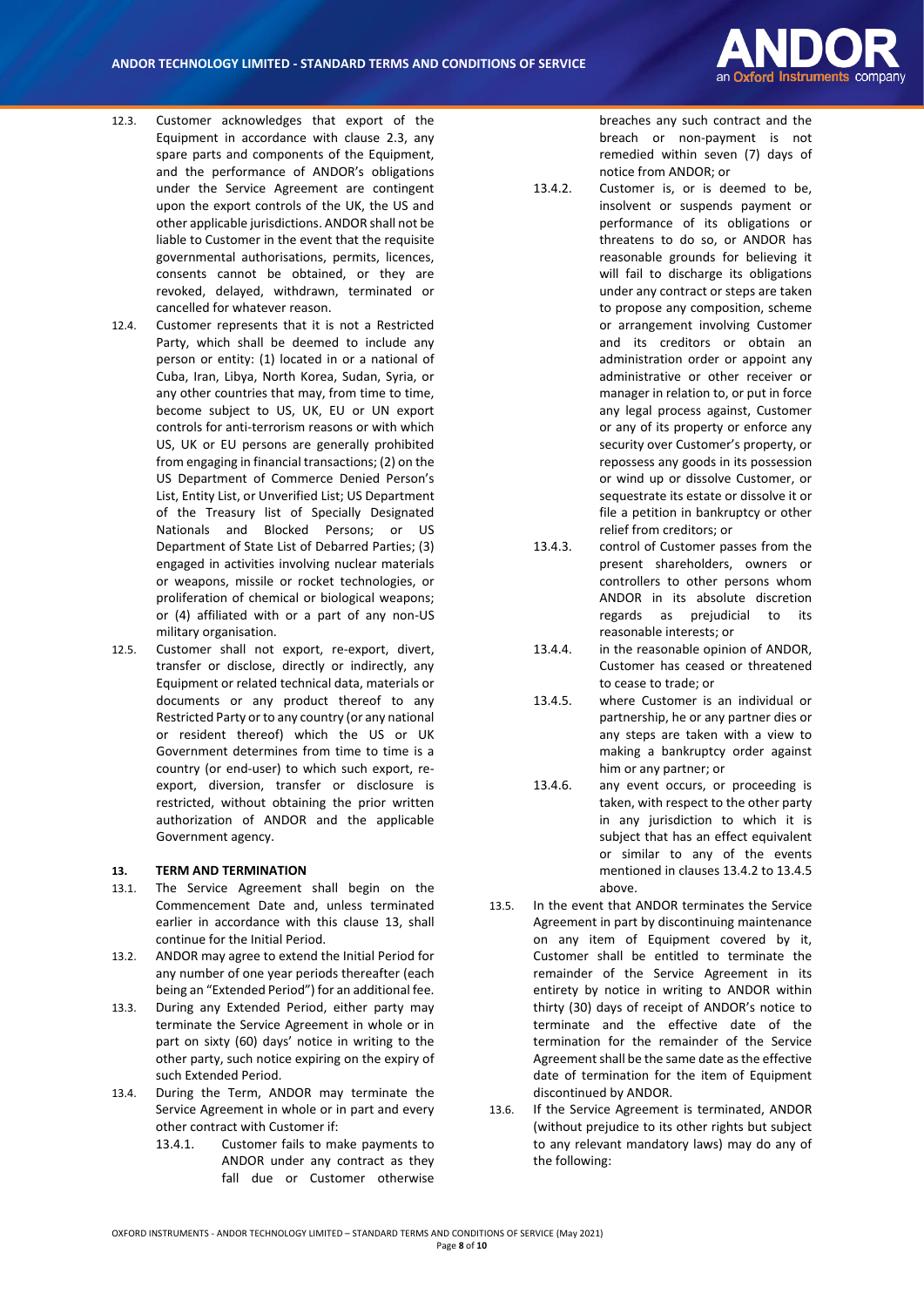

- 13.6.1. declare immediately payable (and so interest-bearing under claus[e 4.6\)](#page-1-2) any sums owed by Customer, proceed against Customer for the same and/or damages, and appropriate any payment by Customer as ANDOR thinks fit (notwithstanding any purported appropriation by Customer);
- 13.6.2. suspend further performance of the Service Agreement and/or any credit granted to Customer on any account; and/or
- 13.6.3. take possession of and deal with (including the sale of) any materials and other assets of Customer held by or on behalf of ANDOR and apply any proceeds of sale in payment of any sums owing under or damages arising in connection with the Service Agreement including any interest and costs arising thereon.

#### **14. FORCE MAJEURE**

14.1. ANDOR shall not be liable for any failure to perform its obligations hereunder by reason of any cause whatsoever beyond its reasonable control (including trade dispute; fire, flood or act of god; epidemic or pandemic, armed conflict, riot or civil commotion; terrorist act, equipment or supply difficulties; any rule or action of any public authority; transportation delays; refusal or delay in granting any necessary licence or permit; failure by suppliers; compliance with any law or government order, rule, regulation or direction; failure or interruption of internet communications or telecommunications, criminal or malicious damage to networks, systems or premises; or any repudiatory event by Customer). In such circumstances, ANDOR may terminate the Service Agreement whereupon Customer shall pay a sum equal to the costs to ANDOR of performing the Service Agreement and ANDOR's liability shall be limited to repayment of any sums paid in respect of unperformed Services less such costs.

#### **15. DATA PROTECTION**

- 15.1. Customer shall comply with all applicable requirements of the Data Protection Legislation.
- 15.2. Customer shall, in relation to any personal data processed in connection with the Service Agreement:
	- 15.2.1. process that personal data of ANDOR only on the written instructions of ANDOR, unless required by Data Protection Legislation to otherwise process that personal data;
	- 15.2.2. ensure that it has in place appropriate technical and organisational measures, to protect against unauthorised or unlawful processing of personal data and against accidental loss or

destruction of, or damage to, personal data, appropriate to the harm that might result from the unauthorised or unlawful processing or accidental loss, destruction or damage and the nature of the data to be protected, having regard to the state of technological development and the cost of implementing any measures (those measures may include, where appropriate, pseudonymising and encrypting personal data, ensuring confidentiality, integrity, availability and resilience of its systems and services, ensuring that availability of and access to personal data can be restored in a timely manner after an incident, and regularly assessing and evaluating the effectiveness of the technical and organisation measures adopted by it); and

15.2.3. ensure that all personnel who have access to and/or process personal data are obliged to keep the personal data confidential.

#### **16. GENERAL**

- 16.1. Any notice given to a party under or in connection with the Service Agreement shall be in writing and shall be: (i) delivered by hand or by pre-paid first-class post or other next business day delivery service at its registered office (if a company) or its principal place of business (in any other case); or (ii) sent by e-mail to the address stated on the applicable AO.
- 16.2. Any notice shall be deemed to have been received: (i) if delivered by hand, on signature of a delivery receipt; (ii) if sent by pre-paid first-class post or other next business day delivery service, at 9.00 am on the second business day after posting or at the time recorded by the delivery service; or (iii) if sent by e-mail, at 9.00am on the next business day after sending (in this clause 16, business day means the hours of 9.00am to 5.00pm Monday to Friday on a day that is not a public holiday in the place of receipt).
- 16.3. Any provision invalid or unenforceable for any purpose in the Service Agreement shall be severed for that purpose but otherwise remain valid and enforceable and shall not affect the validity of the remainder of the Service Agreement.
- 16.4. Variations of the Service Agreement shall be effective only if agreed in writing by authorised representatives of both parties and will then prevail over these Terms.
- 16.5. No indulgence, forbearance, partial exercise of any right or remedy or previous waiver shall prejudice any rights or remedies. Remedies shall be cumulative and no choice of remedy shall preclude any other remedy.
- 16.6. Customer warrants that the use of any information, components, specifications or